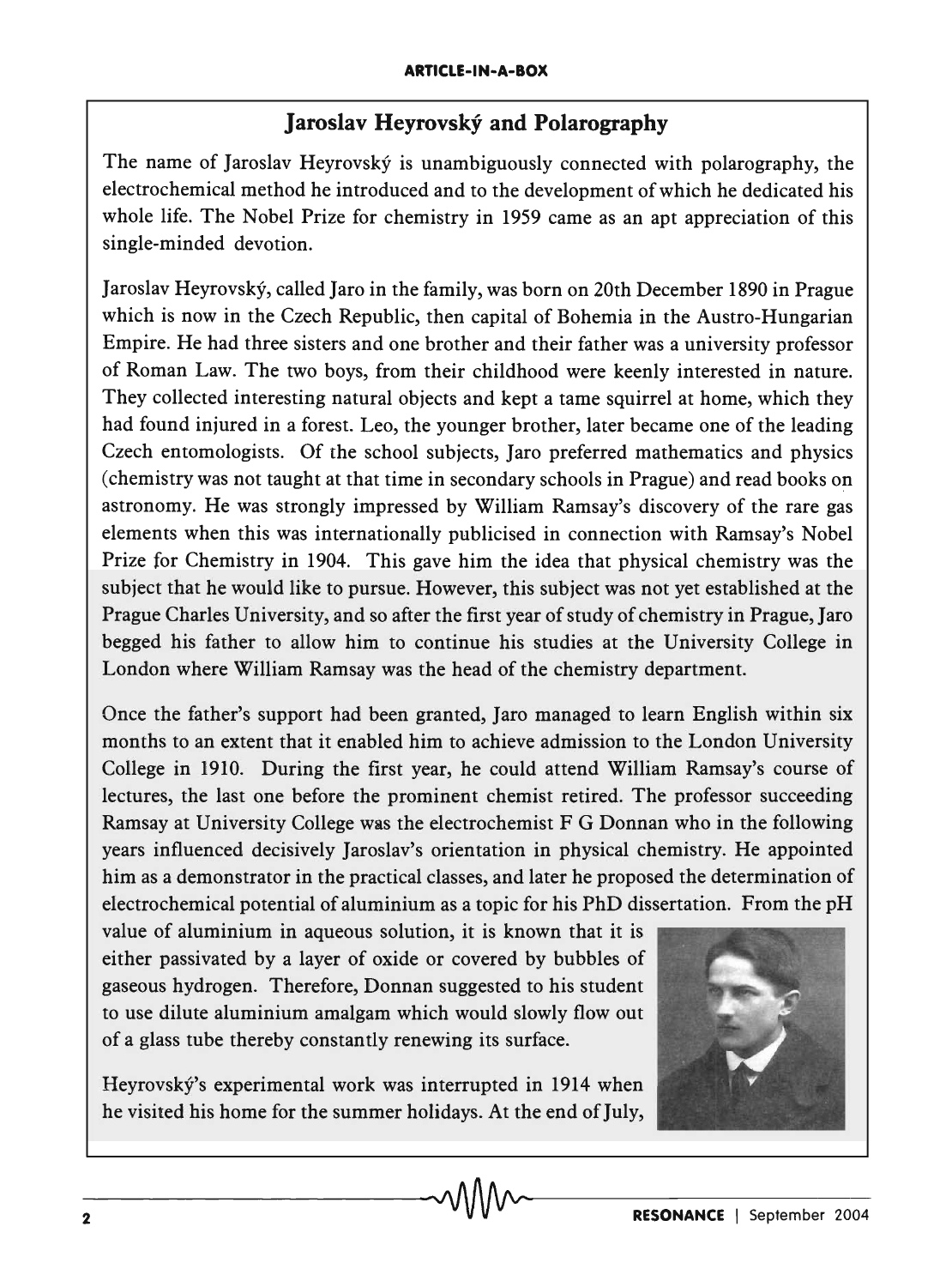World War I broke out and in 1915 he was called upon to join the Austrian army which was fighting, besides other states, also Britain, where he had his teachers and friends. Fortunately he was appointed to serve in military hospitals which allowed him occasional moments of peace that he utilised for continuing studies. This enabled him, in one of the last days of war in autumn 1918, to sit for the PhD examination at the Prague University. The examiner in physics was Professor Bohumil Kucera, author of the dropping mercury electrode method of measurement of surface tension of electrochemically polarized mercury. When asked about the method, Heyrovsky knew the detailed answer, and a surprised Kučera invited the student to continue his research on certain anomalies noted with the dropping mercury electrode.

Shortly after the examination, Heyrovsky, as assistant at the Department of Inorganic and Analytical Chemistry of Charles University, carried out experiments with mercury drops. He began to measure the exact weights of the collected amounts of 100 and later 80 drops of mercury falling into various solutions from the dropping mercury electrode. Using a potentiometer, different values of potential were applied to these drops with respect to the layer of mercury at the bottom of the measuring cell. The values of dropweight, and later also of the drop-time, taken as the measure of surface tension, were plotted against the applied potential. The measurements were very tedious and the obtained curves did not provide satisfactory explanation for the anomalous maxima on the electrocapillary curves.

It was about 10 months after the untimely death of Professor Kučera, in February 1922, that Heyrovsky carried out experiments in which he connected a sensitive galvanometer into the measuring circuit he had been using till then. He measured, besides the droptime, the mean current that passed through the dropping electrode under different applied potentials. The current-potential curves thus obtained turned out to be perfectly reproducible and, moreover, provided information about the electrolysed solution. The potential at which an increase of current occurred was characteristic of the electroactive substance contained in the solution, and the extent of current increase was proportional to the concentration of that substance. Thus a new physico-chemical method for studying solutions was born. The main reason for this successful result was the constant and spontaneous renewal, every few seconds, of the metallic electrode surface which being a liquid, was completely homogeneous and isotropic. The results were therefore, not affected by any products of electrode reactions, and the values of current were exactly reproducible. With the minute size of the drops, the concentration changes in the bulk of electrolyte during measurement were completely negligible. Besides, the high overpotential for the hydrogen evolution on mercury allowed application of extended range of negative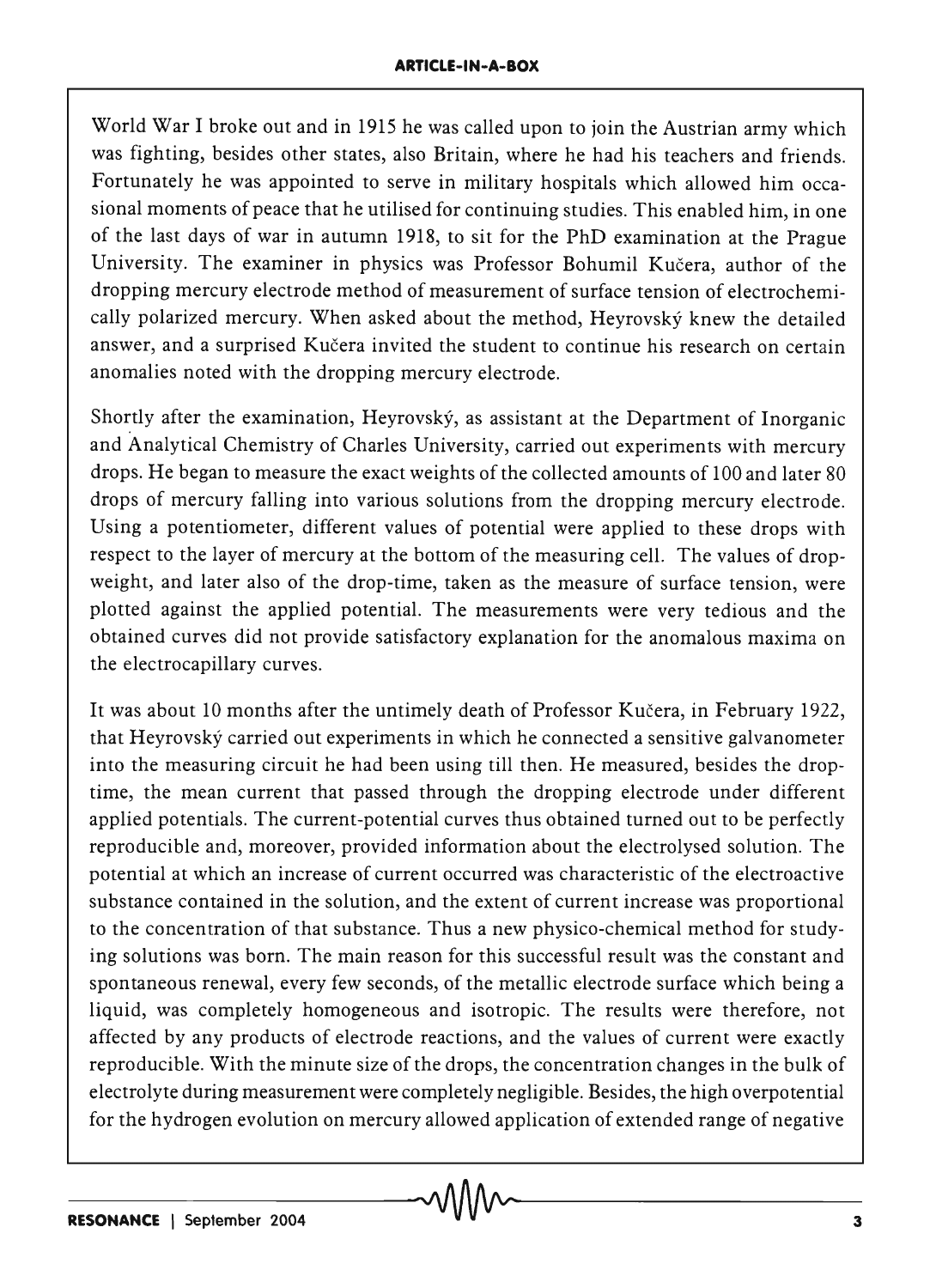potentials when the drop was negatively polarised. During the first three years the method was called 'electrolysis with the dropping mercury cathode', as initially only cathodic processes known at that time were studied by it. Later, it was shown that anodic processes -limited by the potential of anodic dissolution of mercury - can be equally well studied by the dropping electrode.

The first Heyrovský's report about the new type of electrolysis was published in 1922 in Czech, followed by an English article in the *Philosophical Magazine* in 1923. That met with the interest of several specialists abroad. The first one who came to Prague to learn about the method on the spot was a young Japanese scientist, Masuzo Shikata from the University of Kyoto. Originally the polarization curves with the dropping mercury electrode were plotted manually, point-by-point, which could take as long as one hour. Shikata and Heyrovsky in 1924 automated the measurements by constructing a motordriven potentiometric drum combined with a cylindrical photographic cassette in which a photosensitive paper was revolving synchronously with the motion of the contact sliding along the potentiometric wire. The small mirror of the sensitive galvanometer was illuminated by a lamp and the reflected luminous spot was directed to the slit of the cassette. The current-potential curves were thus recorded photographically, which considerably accelerated receiving an objective result of the measurement. This new instrument for automatic recording of current-potential or polarization curves was called 'polarograph' and the method itself came to be known as 'polarography'.

The leading personality in electrochemistry towards the end of the 19th century, German Professor Walther Nernst of the Gottingen University, intended to introduce an electrochemical equivalent to spectroscopy. He expected that electrochemical current-potential curves would provide both qualitative and quantitative information about the substances contained in solution, similar to the spectroscopic methods. His students and co-workers tried various modifications of different metallic electrodes and also ways of recording curves. However, the poor reproducibility of the measurements did not satisfy Nernst, who finally in 1905 abandoned electrochemistry and left Göttingen for Berlin. There he

devoted his interest to thermochemical and thermodynamic studies which brought him the Nobel Prize for Chemistry in 1920. Among Nernst's co-workers in Gottingen was also the Swedish scientist W Palmaer who studied electrochemical potential of dropping mercury electrode. However, neither he nor his professor ever thought of using this electrode for measuring current-potential curves.

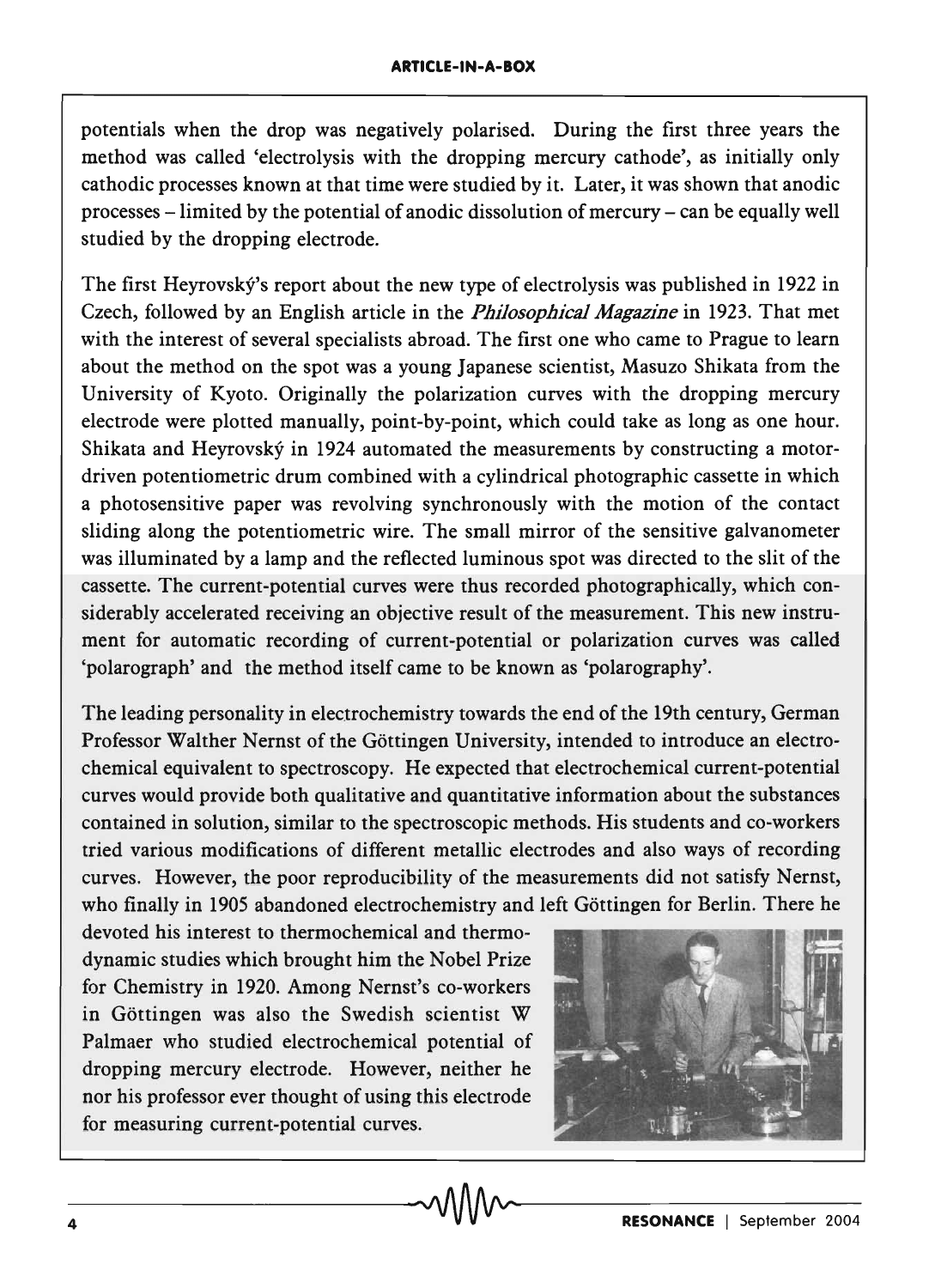The new method attracted students and co-workers, both Czech and foreign, to Heyrovský's laboratory. A special issue of the Dutch chemical journal '*Recueil*', published in 1925, contained as many as 11 papers dealing with polarography. In 1926 Heyrovsky became the first professor of physical chemistry at Charles University. In his department, polarography became the primary object of research. From his studies in England he brought several quotes of British scientists which he considered important for scientific work and which he displayed in printed form on the walls of the department laboratories. They were:

'~4 *man must either resolve to bring out nothing new or to become a slave to defend it. "* 

|                                          | (Isaac Newton)    |
|------------------------------------------|-------------------|
| "Work, finish, publish!"                 | (Michael Faraday) |
| "Progress is made by trial and failure." | (William Ramsay)  |
| "A problem solved is dead."              | (Frederick Soddy) |

This was the beginning of the 'Prague polarographic school' from which the method was spreading to other countries. The first place to be introduced is Japan by M Shikata. This was followed in Poland by W Kemula, in Italy by G Semerano, and in the nineteen thirties it was well-known all over the world. The use of polarography in USA was spurred by Heyrovský's five months of lecture tour of American universities in 1933. By the end of 1932 the total number of polarographic publications was 139 and by 1940 it exceeded 900.

From the very beginning polarography found straightforward applications in quantitative chemical analysis. However, soon it was found that it could help to solve problems in other branches of chemistry as well, as in the study of coordination compounds or in questions concerning structure of inorganic as well as organic compounds. By then, its importance in electrode kinetics was quite well established. Polarographic method of determination of oxygen and of certain proteins found applications in biology and medicine and in determination of metals in metallurgy and mineralogy, etc. The development of exact quantitative theory of polarography was started in 1934 by Heyrovský's assistant Dionyz Ilkovic who derived the equation for the general case of polarographic current controlled by diffusion of the electroactive compound to the dropping mercury electrode. This was followed in 1935 by the *Heyrovsky-Ilkovic equation* for the whole polarographic current-potential curve of a diffusion-controlled reversible electron transfer process. Another Heyrovský's pupil and co-worker, Rudolf Brdička, initiated theoretical studies of polarographic currents which are controlled by adsorption of the electroacti ve substance at the electrode, and the current controlled by rates of chemical reactions. Later many scientists worked out further, in exact details, theoretical equations of polarographic currents for different specific kinetic cases, so that polarography became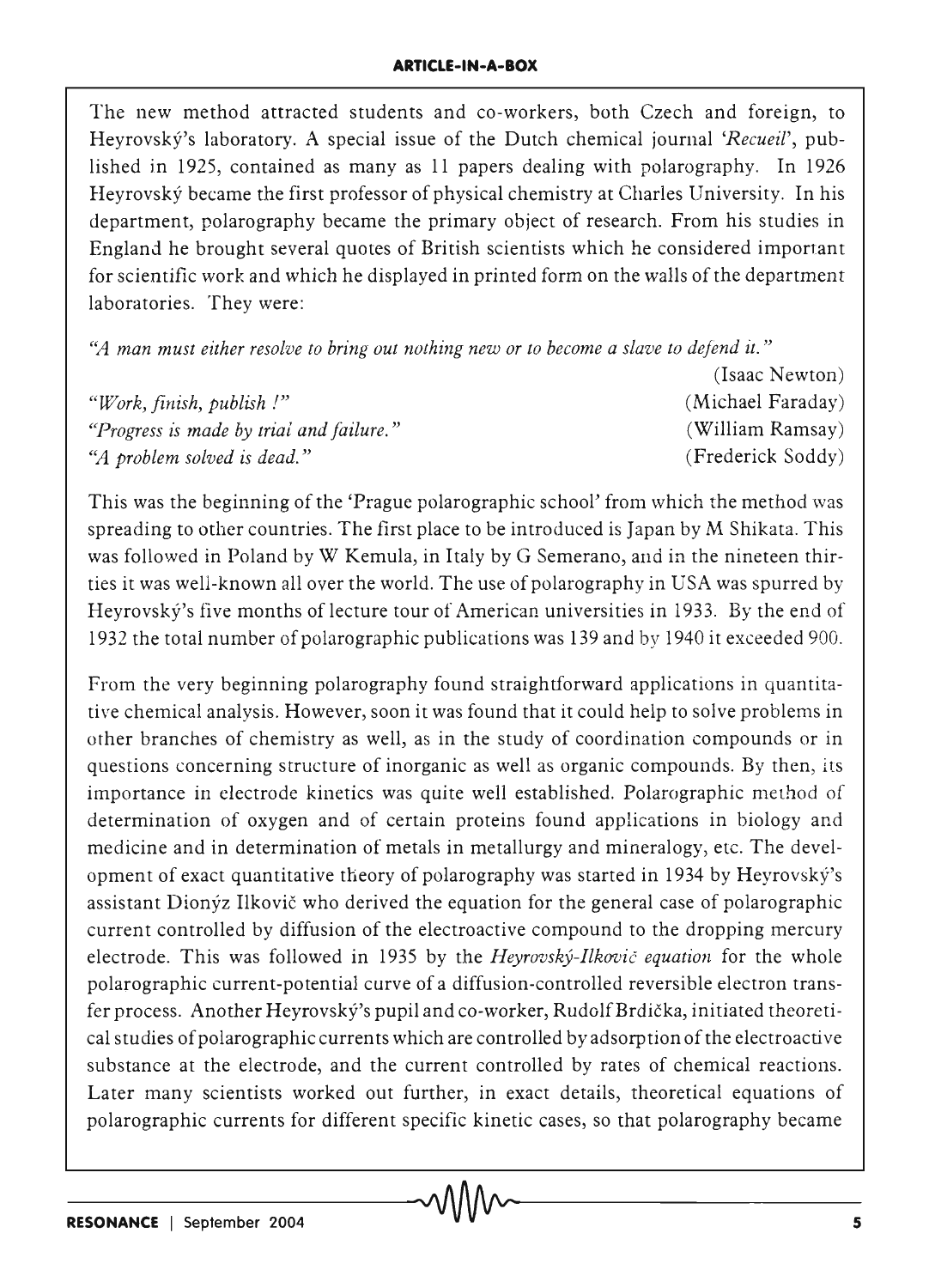an experimental method with a highly developed theory. This aspect has contributed essentially to the image of polarography as a well-established physico-chemical method.

When electronic oscilloscopes (or cathode-ray tubes) became available for scientific research, Heyrovsky in an effort to accelerate his method, introduced with his co-worker J Forejt a new modification of polarography. They polarized the dropping mercury electrode by alternating current and followed on the screen of the oscilloscope the corresponding changes of potential of the electrode as a function of time. They also recorded the derivative of potential with respect to time as a function of potential of the electrode. The resulting curves of specific shapes were again exactly reproducible. This revealed new aspects of the corresponding electrode reactions, and provided fast qualitative and quantitative information about the solution that can be applied for chemical analysis. Heyrovský's co-worker A Ševčík later used the oscilloscope to accelerate polarographic analysis by applying a single pulse of linearly changing potential to each drop of the dropping mercury electrode. In this way the whole polarographic curve was recorded on one single mercury drop. This new type of diffusion-controlled current/ potential curves contained peaks of current instead of the usual 'waves'. These curves could be readily explained by exact quantitative theory. The method, also called 'cathode ray polarography' is an important development in polargoraphy as it provided highly reproducible polarization curves at much higher rate than the original method. Later, the progress in electronic instrumentation brought along further modifications of polarography which were introduced in order to increase the sensitivity, specificity and rapidity of the method. There appeared ac polarography, square wave polarography, pulse polarography and a number of other derived methods.

During World War II polarography found applications in various branches of war industry, including in the development of atom bomb. In the 'Manhattan Project', several polarographs were used for determination of transuranium elements. After the war, during the second half of 1940s, polarography was among the five most frequently used methods of analysis. In 1951 the first International Congress on Polarography was held in Prague followed by international congresses on polarography in Cambridge (UK) in 1959, in Southampton in 1964, in 1966 again in Prague in July and in Kyoto in September. Besides, regular polarographic meetings were held in Italy, Japan, England, Germany, Poland, Soviet Union and other countries.

In 1950 the Polarographic Institute was founded in Prague under the directorship of Heyrovský. This was incorporated into the Czechoslovak Academy of Sciences after it was established in 1952. The aim of the Institute was to carry out and to propagate research of theoretical as well as practical applications of polarography in inorganic,